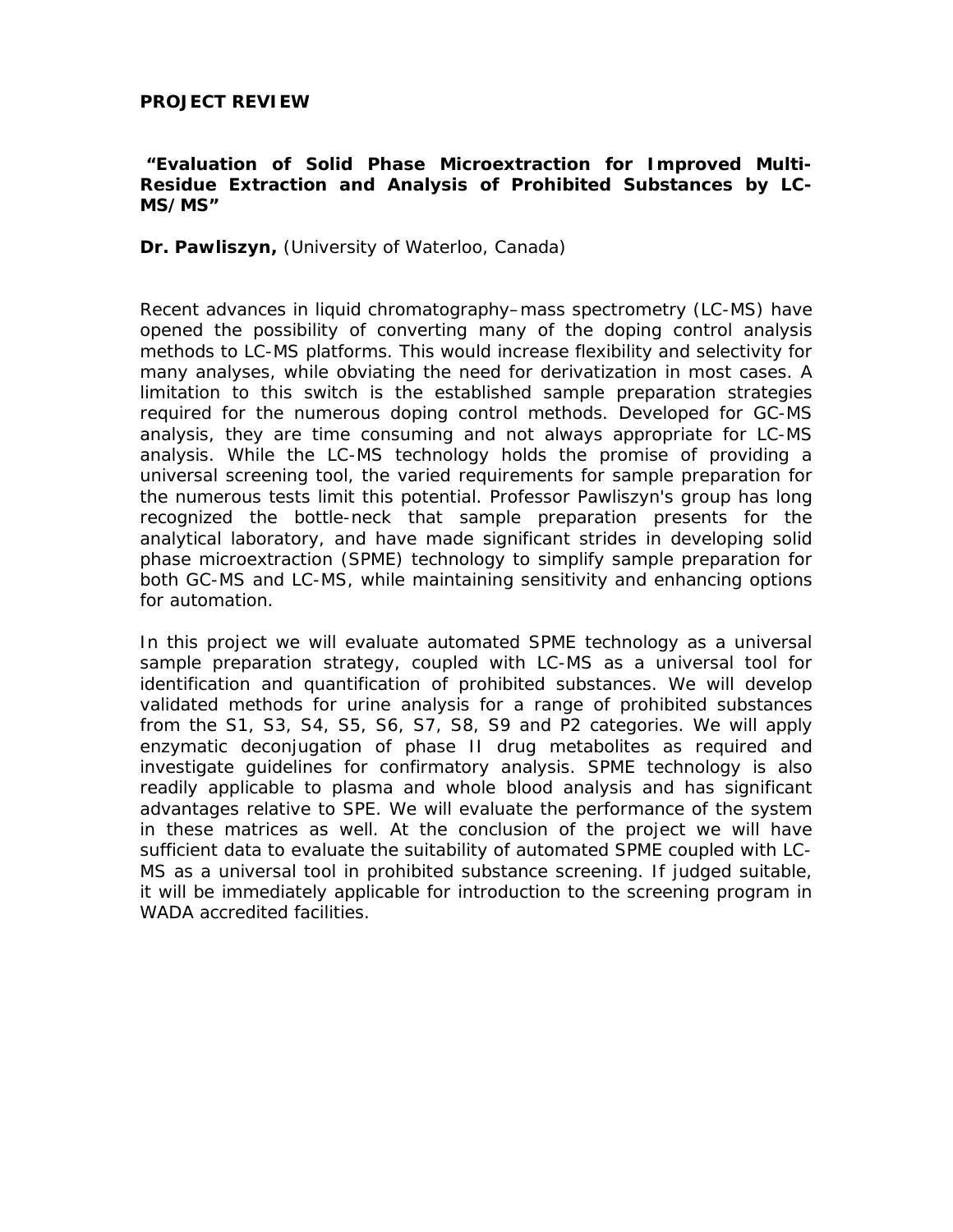# **"***Evaluation of Solid Phase Microextraction for Improved Multi-Residue Extraction and Analysis of Prohibited Substances by LC-MS/MS***"**

**J. Pawliszyn,** (University of Waterloo, Canada)

## **Results and Conclusions**

- The potential of automated solid phase microextraction (SPME) in thin film geometry as simple and convenient sample preparation approach for urine, plasma and blood analysis was demonstrated.

- SPME conditions for each of the studied matrices were carefully optimized. The effect of experimental parameters such as pH, ionic strength, centrifugation and temperature was investigated.

- Protocols for the multiclass analysis of 110 and 25 prohibited substances in urine and plasma, respectively, were developed and validated.

- In the case of urine, 100 out of 110 compounds showed R2 above 0.991, intra and inter day precision was below 20 % in most cases, and in terms of accuracy only 6 compounds exhibited more than 20 % deviation from their nominal concentration value. Regarding LOQ, only 15 out of 110 compounds did not meet the MRPL values stipulated by WADA; however, as presented in the final report, by using a more sensitive mass spectrometry analyzer WADA requirements can be fulfilled.

- In the method developed for plasma analysis, satisfactory results in terms of linearity (R2> 0.99), inter and intra-day accuracy (85 – 130 %), precision (<20 %) and limits of quantitation  $(0.25 - 10 \text{ ng/mL}$  for most compounds) were found.

- The suitability of the automated system to incorporate a hydrolysis step before SPME extraction was also verified.

- The most important advantages of SPME in doping controls can be listed as follows: 1. Minimum sample handling before SPME extraction. No need of centrifugation or protein precipitation (no clogging issues as in SPE).

2. High-throughput analysis. The automated 96 Concept system allows simultaneous preparation of 96 samples.

3. Efficient sample clean-up. Elimination or reduction of possible ionization suppression or enhancement effects.

4. No breakthrough volume issues. The open bed geometry of SPME allows simultaneous quantitation of a wide range of substances without concerning about extraction phase saturation.

### **Publications**

- Boyaci E., Goryński K., Rodriguez-Lafuente A., Bojko B., Pawliszyn J. Introduction of solid-phase microextraction as a high-throughput sample preparation tool in laboratory analysis of prohibited substances Anal. Chim. Acta 809 (2014) 69.

### **Conferences**

1. Reyes-Garcés N., Bojko B., Pawliszyn J. High-throughput analysis of prohibited substances in plasma using thin-film solid phase microextraction coupled with liquid chromatography tandem mass spectrometry, Guelph-Waterloo Centre Annual Meeting hold on May 2nd, 2014.